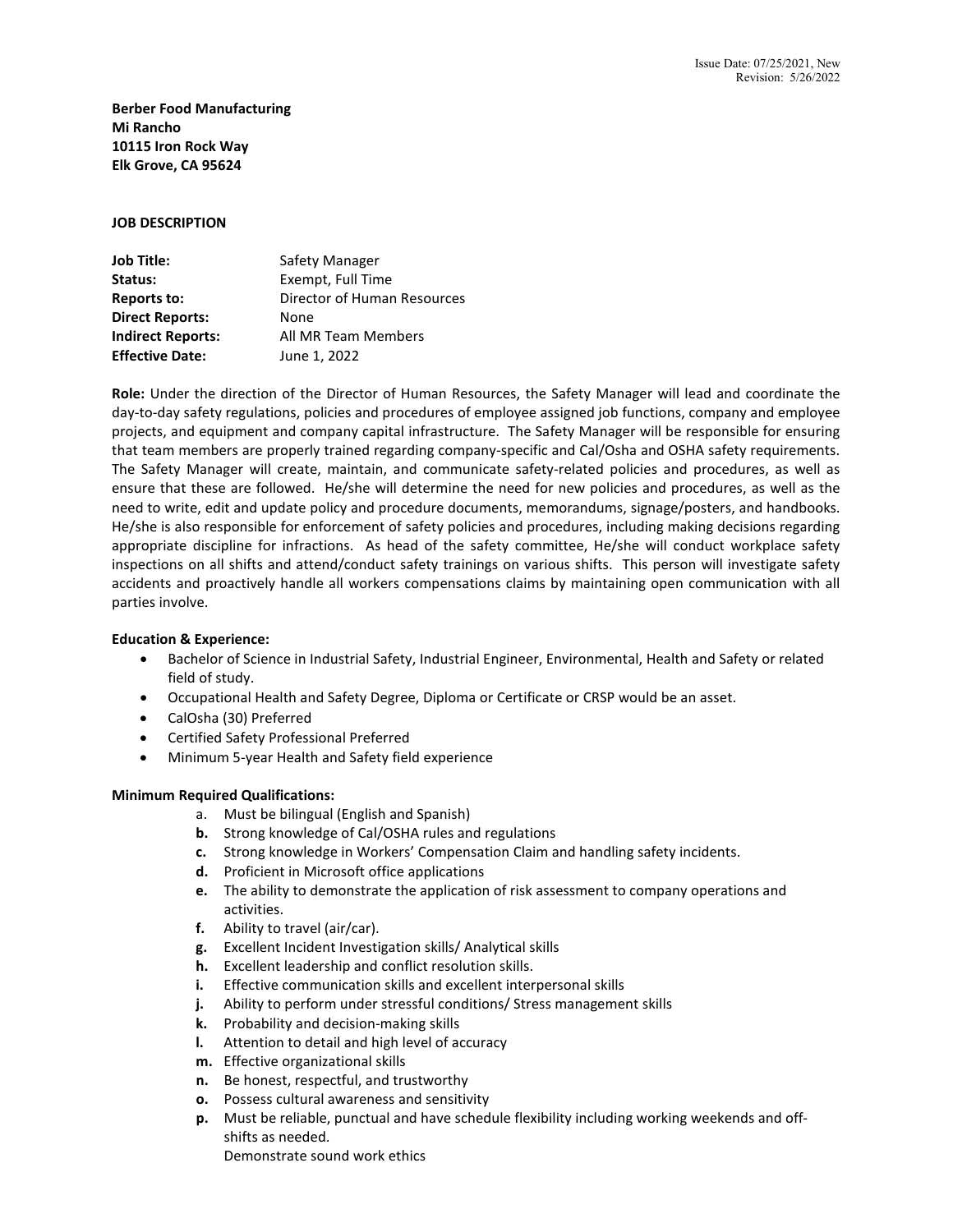- q. Forklift/Electric Lift Certified a plus (Train the Trainer Certification desired).
- r. CPR/First Aid Certified a plus (Train the Trainer Certification desired).
- **s.** Must be able to fulfill essential job function in a consistent state of alertness and safe manner.
- **t.** Must comply with company zero drug and alcohol policy
- u. Must be self-motivated and have the ability to work with little or no supervision.
- v. Must be able to work with and manage company confidential information.
- w. Valid CA Drivers' license and clean DMV record.

**Method of Training** (on the job training)

- a. Recruiting and Termination Procedures
- b. Payroll processing
- c. Plant Safety and Emergency Procedures
- d. Company Handbook
- e. Workers Compensation Procedures
- g. First Aid/ CPR Train the Trainer
- h. Forklift/Electric Lift Train the Trainer
- i. Recruiting Procedures
- j. Cal/OSHA Training
- k. Benefits Administration Procedures
- l. Employee Counseling and Disciplinary Action Training

### **Duties and Responsibilities:**

- 1. Act as the first point of contact for addressing employee concerns regarding health and safety policy, or to report a breach of policy.
- 2. Provide support by maintaining a visible presence on the field performing site visits on all shifts as needed.
- 3. Assist in the coaching, mentoring and implementation of the safety programs in the field.
- 4. Regularly review and be familiar with all applicable legislation and applicable safety standards, to ensure compliance.
- 5. Inform the operations management team of any new or conflictive legislative matters that could impact the operations.
- 6. Administers and Updates Injury and Illness Prevention Program (IIPP) and Crisis Management Program to ensure a safe work environment for all company employees, contractors, visitors, and community. Ensure these are in alignment with company scope of activities.
- 7. Organize and schedule/coordinate/conduct required safety meetings and trainings (e.g. monthly safety trainings, Forklift Trainings, etc). Train TMs on required certifications such as Forklift and CPR/First Aid, electrical safety, LOTO, etc.
- 8. Maintain OSHA 300/300A logs, SDS Records, and any other legally mandated reports/records.
- 9. Provide direction, support and resource to all site managers, supervisors, leads and safety committee.
- 10. Report and handle recordable injuries to Mi Rancho's Workers' Compensation insurance on a timely manner and establish a working relationship with claims adjuster and medical provider network.
- 11. Maintain open and proactive communication with injured worker(s) and WC insurance adjuster to ensure claims are handle in a positive and proactive manner to ensure a prompt resolution and prevent litigation.
- 12. Provide open and closed claim reviews and updates frequently to Carol Berber, HR Director and VP of Operations.
- 13. Attend WC court hearings or depositions as needed.
- 14. Ensure that all incidents are investigated thoroughly and are reported immediately.
- 15. Determine root cause, and corrective actions where necessary, reporting to upper management. Document thoroughly and follow through to ensure completion.
- 16. Develop/Update a Return-to-Work Program to offer Modify Duty. Recommend other options when opportune to reduce claim losses (eg. Alternative Work)
- 17. Ensure injured workers are offered modified duties when available and document these accordingly. Monitor and follow up on IW/modified workers in the plant.
- 18. Train and review with New Hires safety practices and procedures.